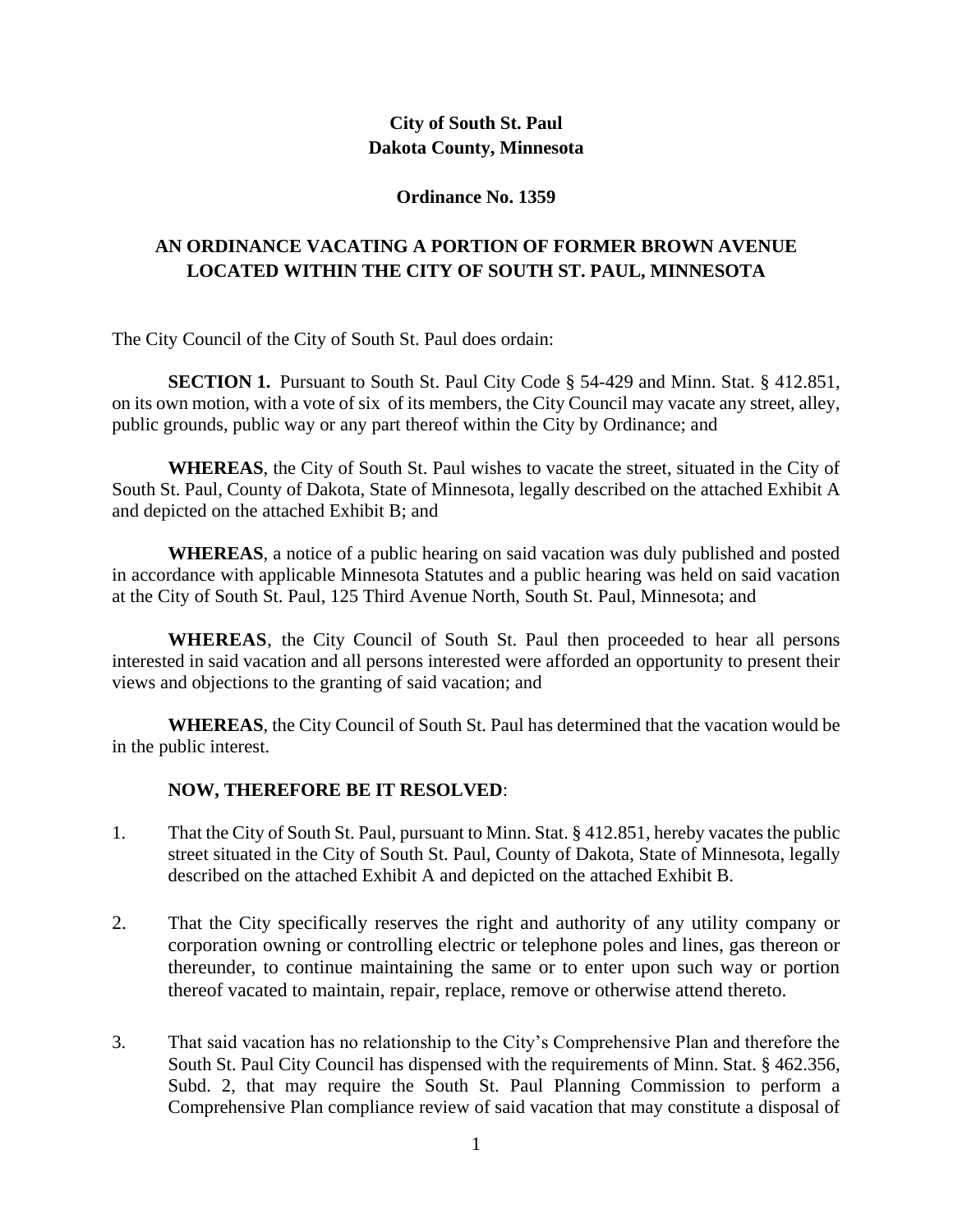real property pursuant to § 462.356, Subd. 2.

4. That the City Clerk shall prepare a notice to be presented to the Dakota County Auditor reflecting the completion of the proceedings herein. The certified notice shall be recorded with the Dakota County Recorder.

**SECTION 2. SUMMARY PUBLICATION**. Pursuant to Minnesota Statutes Section 412.191, in the case of a lengthy ordinance, a summary may be published. While a copy of the entire ordinance is available without cost at the office of the City Clerk, the following summary is approved by the City Council and shall be published in lieu of publishing the entire ordinance:

The City wishes to vacate unbuilt right-of-way, formerly Brown Avenue, generally located between Thompson Avenue and Congress Street, west of 19<sup>th</sup> Avenue North and east of Cresthaven Drive, in South St. Paul, MN.

**SECTION 3. EFFECTIVE DATE.** This ordinance shall become effective upon publication.

Passed by the City Council of the City of South St. Paul, Minnesota, this 29th day of June, 2020.

Approved: June  $29<sup>th</sup>$ ,  $2020$ 

Published:

\_\_\_\_\_\_\_\_\_\_\_\_\_\_\_\_\_\_\_\_\_\_\_\_\_\_\_\_\_\_\_\_\_\_\_\_\_

Christy Wilcox, City Clerk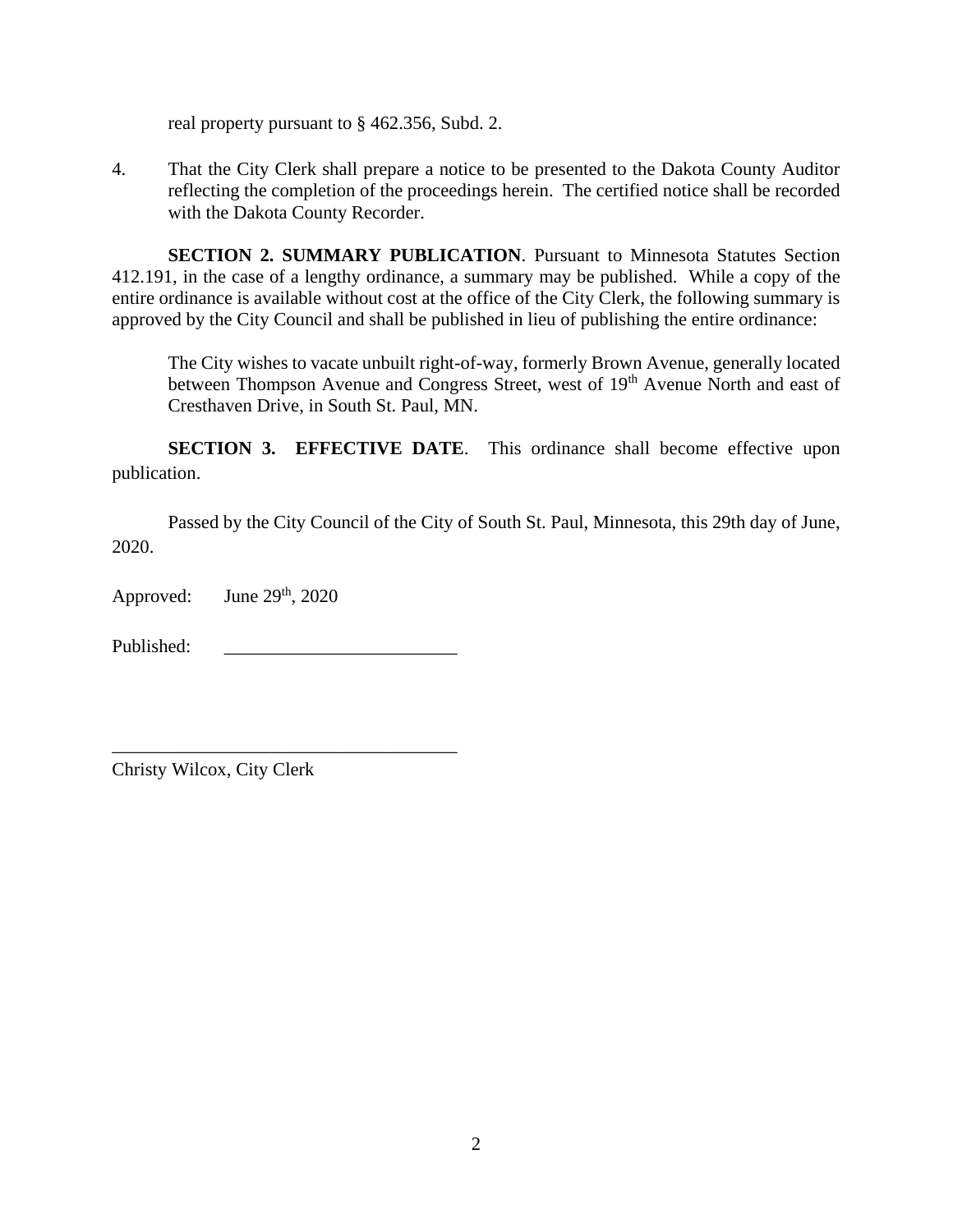#### **EXHIBIT A**

### **LEGAL DESCRIPTION OF THE PORTION OF FORMER BROWN AVENUE TO BE VACATED**

All that part of Brown Avenue as delineated and dedicated on DAVIS AND BROWN'S ADDITION TO SOUTH ST. PAUL, according to the recorded plat thereof, Dakota County, Minnesota lying northerly of the easterly extension of the south line of Lot 16, Block 1, said DAVIS AND BROWN'S ADDITION TO SOUTH ST. PAUL and southerly of the easterly extension of the north line of Lot 30, Block 1, said DAVIS AND BROWN'S ADDITION TO SOUTH ST. PAUL.